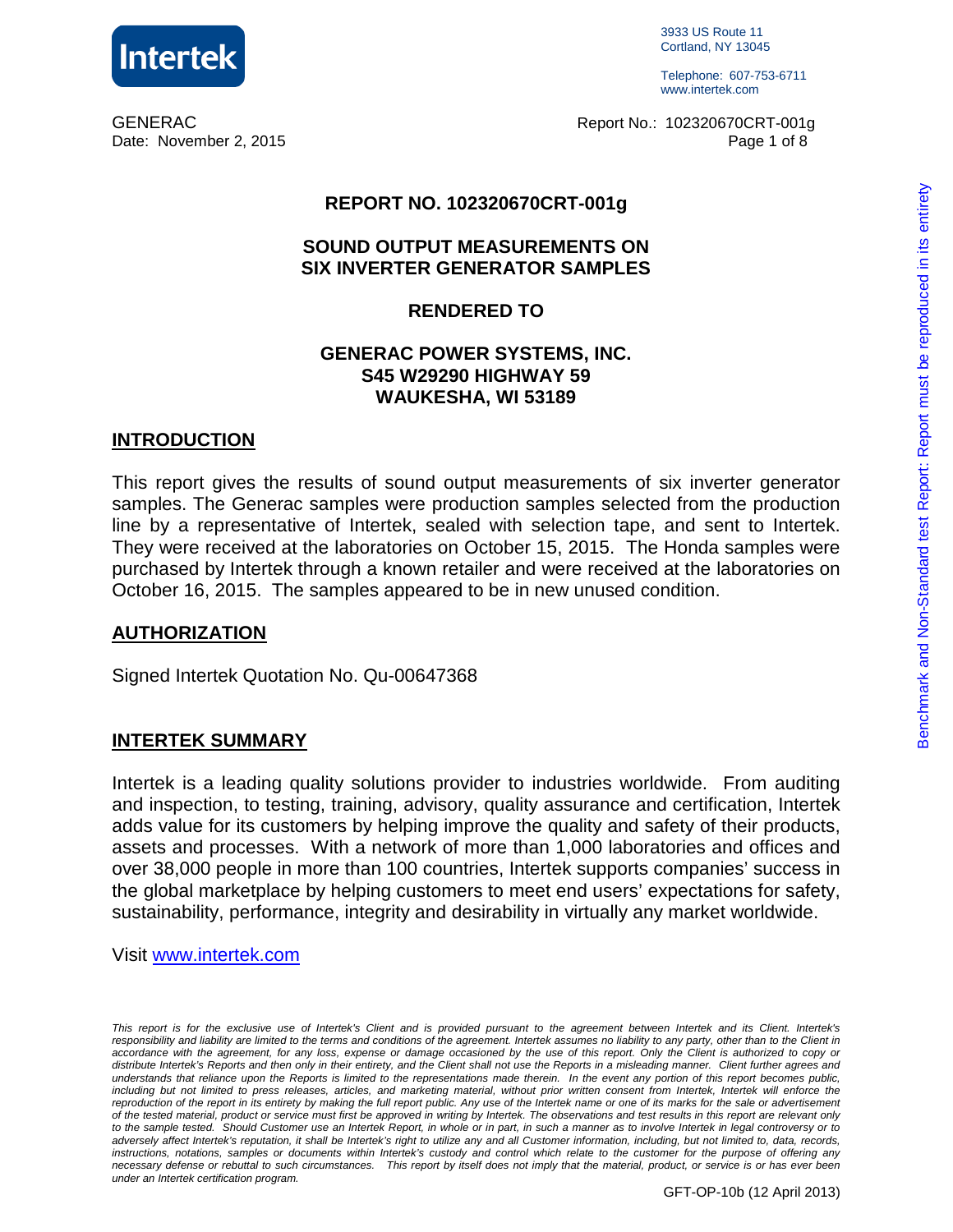

3933 US Route 11 Cortland, NY 13045

Telephone: 607-753-6711 www.intertek.com

GENERAC Report No.: 102320670CRT-001g Date: November 2, 2015 Page 2 of 8

#### **TEST METHOD**

The laboratory method used in conducting these tests is in accordance with ISO 9614- 2, "Acoustics - Determination of Sound Power Levels of Noise Sources Using Sound Intensity - Part 2: Measurement by Scanning"

Data was obtained on a 01dB Symphonie Digital Frequency Analyzer and GRAS sound intensity probe. The testing was completed outdoors in a large open field with a cut grass ground surface. The nearest building was 60 feet away and was not parallel to any side of the test being conducted.

Load banks were spaced far enough away to not contribute to the noise generated by the generator. The loading equipment consisted of one resistive load banks monitored with a Yokogawa YT210 power analyzer. The temperature and humidity was measured with a digital thermohygrometer.

This report is for the exclusive use of Intertek's Client and is provided pursuant to the agreement between Intertek and its Client. Intertek's responsibility and liability are limited to the terms and conditions of the agreement. Intertek assumes no liability to any party, other than to the Client in accordance with the agreement, for any loss, expense or damage occasioned by the use of this report. Only the Client is authorized to copy or distribute Intertek's Reports and then only in their entirety, and the Client shall not use the Reports in a misleading manner. Client further agrees and understands that reliance upon the Reports is limited to the representations made therein. In the event any portion of this report becomes public, including but not limited to press releases, articles, and marketing material, without prior written consent from Intertek, Intertek will enforce the reproduction of the report in its entirety by making the full report public. Any use of the Intertek name or one of its marks for the sale or advertisement of the tested material, product or service must first be approved in writing by Intertek. The observations and test results in this report are relevant only to the sample tested. Should Customer use an Intertek Report, in whole or in part, in such a manner as to involve Intertek in legal controversy or to adversely affect Intertek's reputation, it shall be Intertek's right to utilize any and all Customer information, including, but not limited to, data, records, instructions, notations, samples or documents within Intertek's custody and control which relate to the customer for the purpose of offering any necessary defense or rebuttal to such circumstances. This report by itself does not imply that the material, product, or service is or has ever been under an Intertek certification program.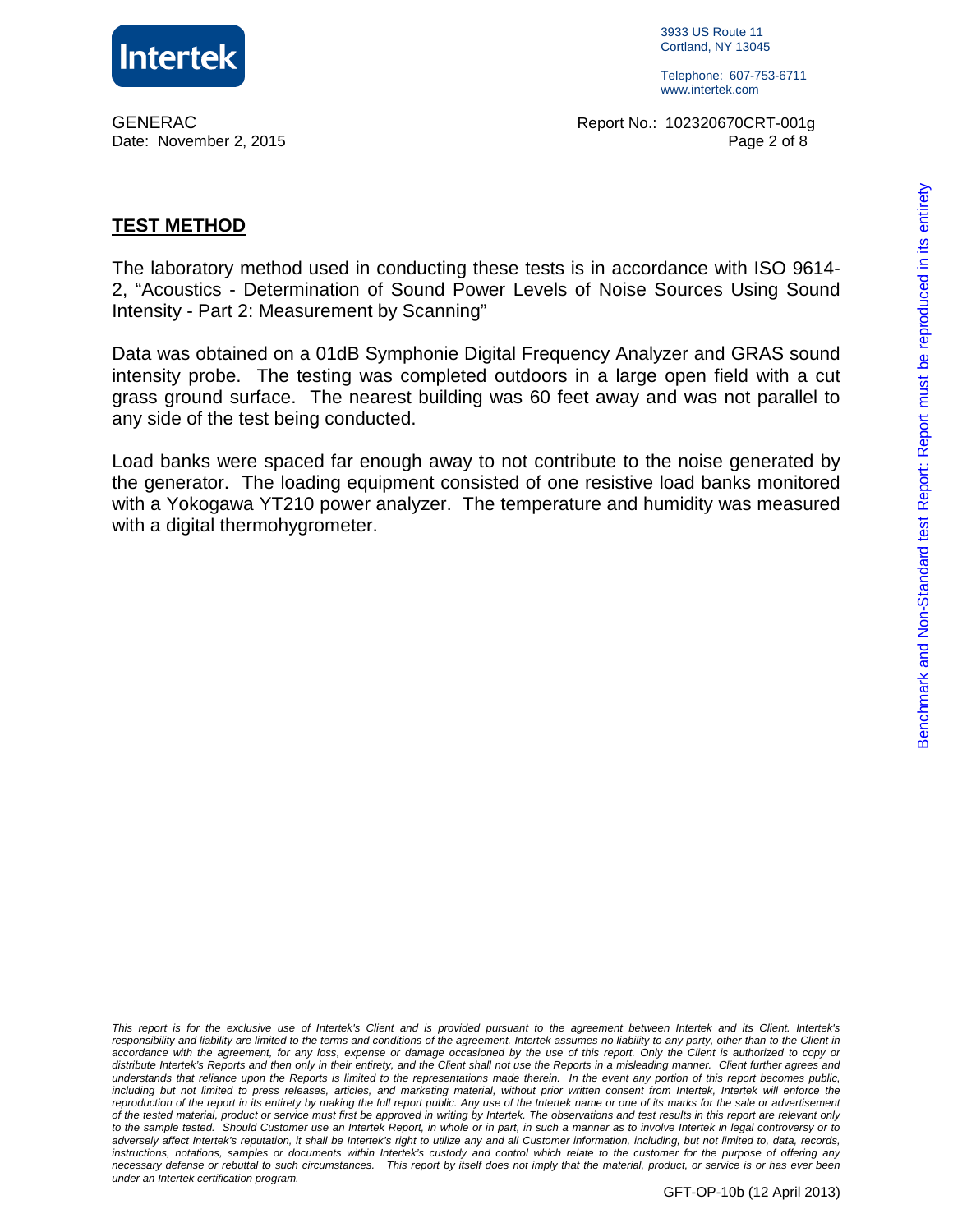## **TEST METHOD (Continued)**

The samples were scanned via the parallel piped method with a scan surface on each side and the top of the test sample at a distance of 0.5 meters. The testing was conducted on October 20, 2015 and October 21, 2015. The front of the sample is defined as the side with the electrical connections.

#### **EQUIPMENT LIST**

|                                                          |                      | <b>Calibration</b> | <b>Calibration</b> |
|----------------------------------------------------------|----------------------|--------------------|--------------------|
| <b>Description</b>                                       | <b>Serial Number</b> | Date               | <b>Due Date</b>    |
| 01dB Digital Frequency<br>Analyzer                       | 1817                 | 5/1/2015           | 5/1/2016           |
| <b>GRAS Type 41AI</b><br><b>Intensity Microphone Set</b> | 49941/49942          | 4/30/2015          | 4/30/2016          |
| B&K Type 4231 calibrator                                 | 2130586              | 3/30/2015          | 3/30/2016          |
| Power Analyzer YT210                                     | 2534GA961            | 11/24/2014         | 11/24/2015         |
| Extech Thermohygrometer                                  | E532                 | 10/10/2015         | 10/10/2016         |

#### **PRECISON**

The estimated upper limits of the standard deviations of reproducibility of sound power levels determined in accordance with the standard are given below:

| <b>Band width</b>                                                                                          | <b>Midband frequencies (Hz)</b> | <b>Estimated upper values of</b><br>standard deviation<br>reproducibility (dB) |  |  |
|------------------------------------------------------------------------------------------------------------|---------------------------------|--------------------------------------------------------------------------------|--|--|
| One-third octave                                                                                           | 50 to 160                       | 3.0                                                                            |  |  |
|                                                                                                            | 200 to 315                      | 2.0                                                                            |  |  |
|                                                                                                            | 400 to 5000                     | 1.5                                                                            |  |  |
|                                                                                                            | 6300 to 10000                   | 2.5                                                                            |  |  |
|                                                                                                            |                                 |                                                                                |  |  |
| Octave                                                                                                     | $63 - 125$                      | 3.0                                                                            |  |  |
|                                                                                                            | 250                             | 2.0                                                                            |  |  |
|                                                                                                            | 500 to 4000                     | 1.5                                                                            |  |  |
|                                                                                                            | 8000                            | 2.5                                                                            |  |  |
|                                                                                                            |                                 |                                                                                |  |  |
| A-weighted                                                                                                 |                                 | $1.5^{17}$                                                                     |  |  |
| Applicable to a source which emits noise with a relatively "flat" spectrum in the frequency range 63 Hz to |                                 |                                                                                |  |  |
| 10000 Hz.                                                                                                  |                                 |                                                                                |  |  |

\*During a round robin test with the intensity probe measurements done within very close time frame and at similar conditions showed an A-Weighted repeatability of plus or minus 0.3 dBA when calculated from 50 Hz through 10000 Hz on 10 samples.

### **DESCRIPTION OF TEST SPECIMENS**

The test specimens consisted of 6 generator samples. The Generac samples were identified with model number iQ2000, the serial numbers are listed in the table below. These samples were identified as production test units. The Honda test samples were identified with model number EU2000i, the serial numbers are listed in the table below. The samples were labelled a through f.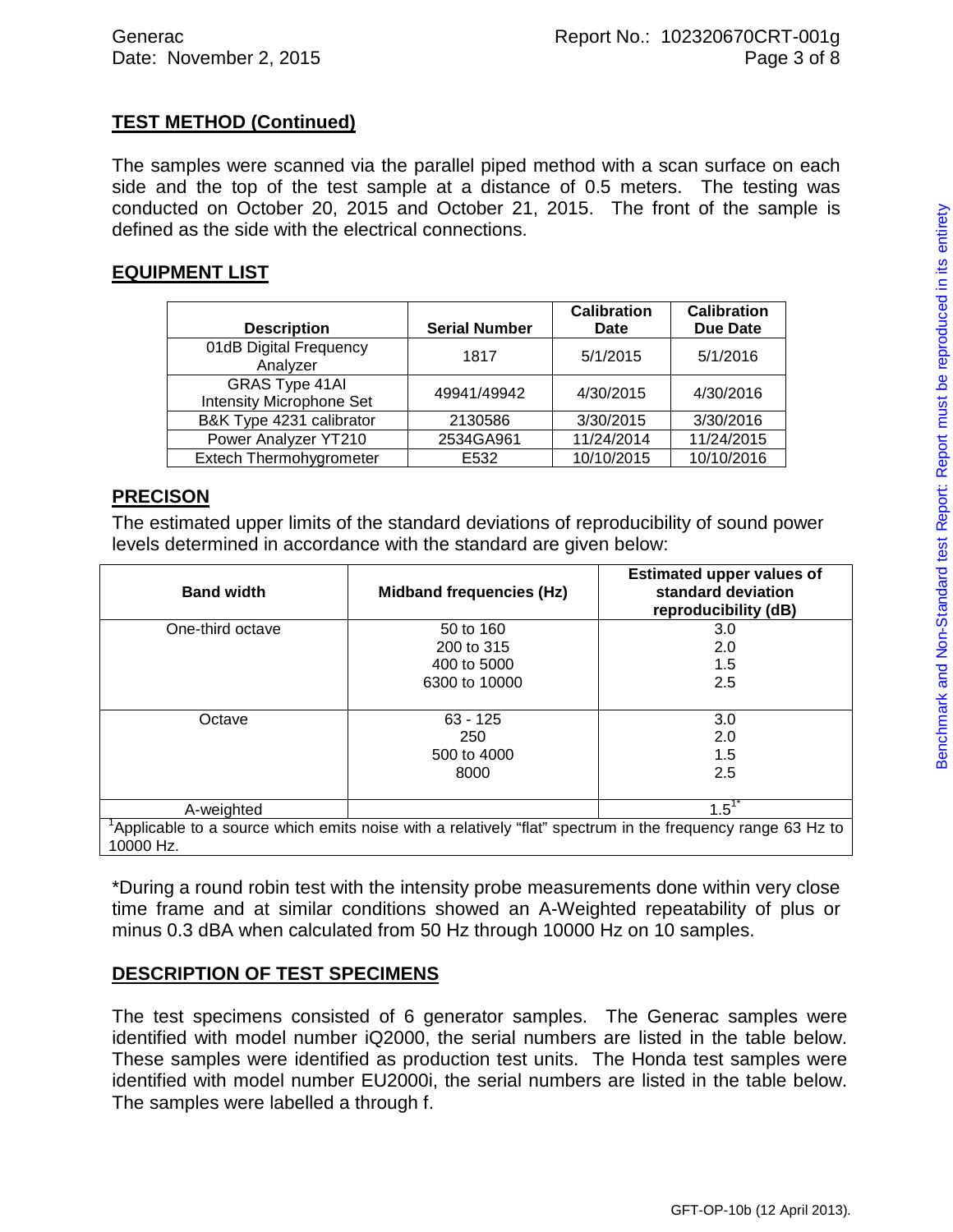#### **PARAMETERS**

The following parameters are controlled

| Value | <b>Description</b> | <b>Units</b> | <b>Method</b> | <b>MU</b> |
|-------|--------------------|--------------|---------------|-----------|
| Power | Load Bank          | Watt         | Load Bank     | 0.5%      |

The following parameters are monitored

| Value       | <b>Description</b> | <b>Units</b> | <b>Method</b>    | MU    |
|-------------|--------------------|--------------|------------------|-------|
|             | Dry Bulb Air       |              |                  |       |
| Temperature | Temperature        | Deg F        | Thermohygrometer | 2%    |
| Relative    |                    |              |                  |       |
| Humidity    | Humidity           | % RH         | Thermohygrometer | 3%    |
| Voltage     | Line Voltage       | Vac          | Power Analyzer   | 0.2%  |
|             | Sound Pressure     |              |                  |       |
|             | Level (re: 20      |              |                  | See   |
| Sound       | micropascals)      | decibels     | 01dB Analyzer    | Table |

#### **SAMPLE ACQUISITION**

Samples acquired by Intertek and supplied by the client:

| Sample # | <b>Description</b>                      | Serial #     | <b>Purchase</b><br>Location                     | Date       | <b>Condition</b> |
|----------|-----------------------------------------|--------------|-------------------------------------------------|------------|------------------|
| A        | Honda<br>Generator<br>EU2000i           | EACT-1361093 | Known<br>Retailer                               | 10/16/2015 | <b>New</b>       |
| B        | Honda<br>Generator<br>EU2000i           | EACT-1361095 | Known<br>Retailer                               | 10/16/2015 | <b>New</b>       |
| С        | Honda<br>Generator<br>EU2000i           | EACT-1361094 | Known<br>Retailer                               | 10/16/2015 | <b>New</b>       |
| D        | Generac<br>Generator<br>iQ2000 / 006660 | 9948820      | Selected At<br>Client<br><b>Production Line</b> | 10/15/2015 | <b>New</b>       |
| E        | Generac<br>Generator<br>iQ2000 / 006660 | 9937649      | Selected At<br>Client<br><b>Production Line</b> | 10/15/2015 | <b>New</b>       |
| F        | Generac<br>Generator<br>iQ2000 / 006660 | 9948858      | Selected At<br>Client<br><b>Production Line</b> | 10/15/2015 | <b>New</b>       |

Samples D through F were production samples selected from the production line by a representative of Intertek, sealed with selection tape, and sent to Intertek.

#### **HYPOTHESIS**

Sound testing will be conducted and the results presented per the requirements of the test standard. If the samples are statistically significantly different then it will be declared in the final results at the 50% load condition from the face of the test sample only. If the samples are not statistically significantly different then that will be the stated result. The load condition will be set via a constant resistance load provided by a load bank.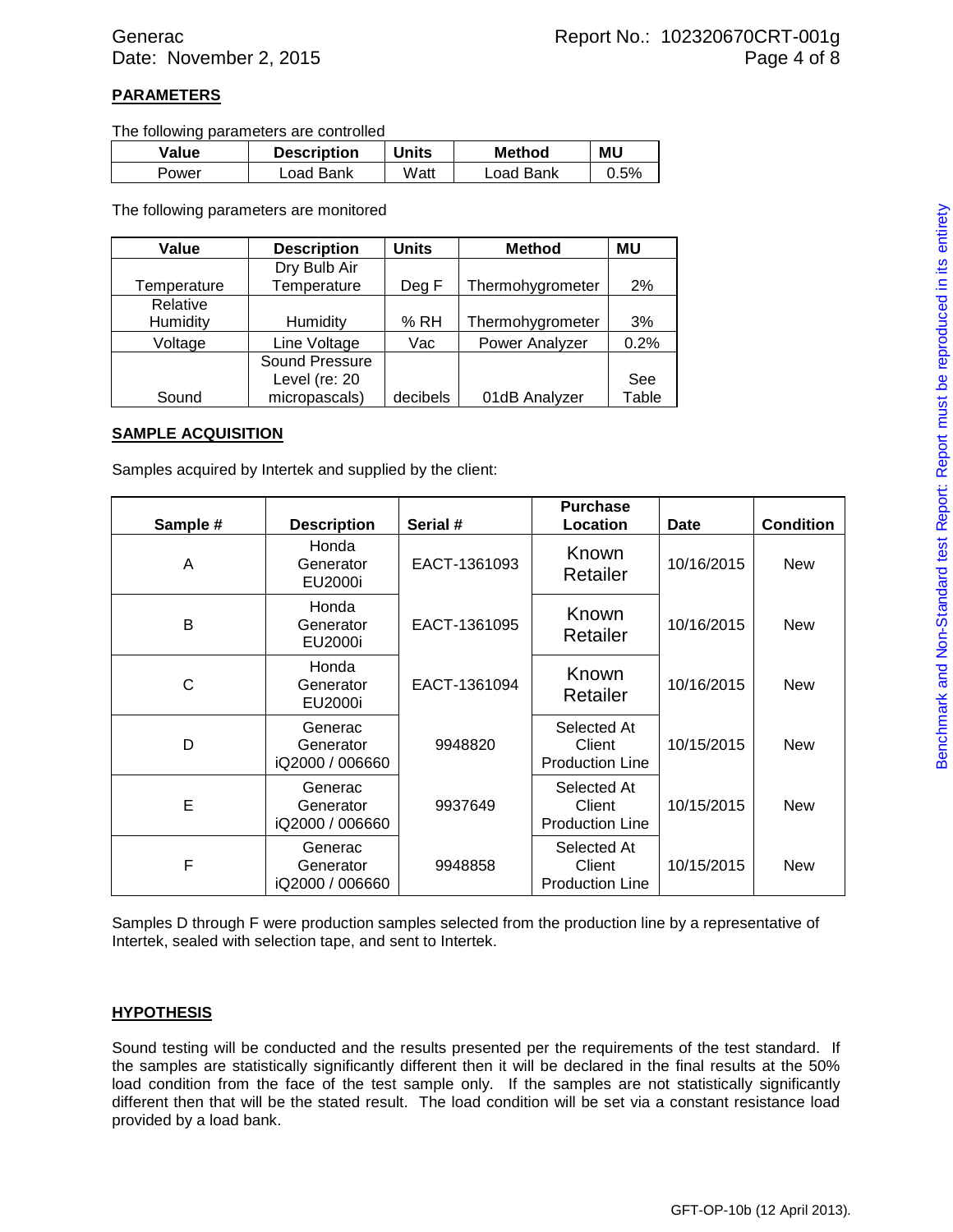## **PHOTOGRAPHS OF TEST SAMPLES**

## SAMPLE A



## SAMPLE B



# SAMPLE C

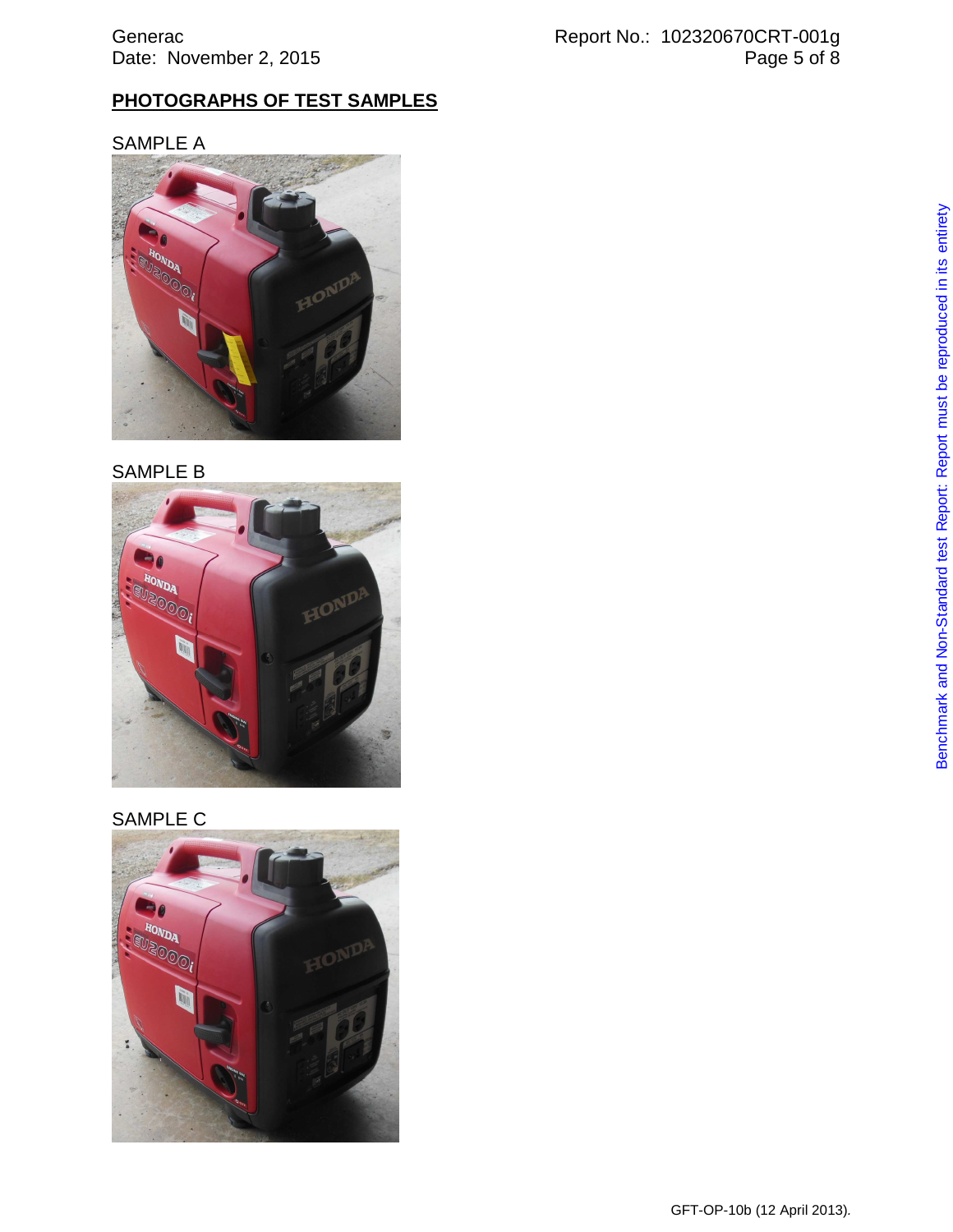## **PHOTOGRAPHS OF TEST SAMPLES**

## SAMPLE D



## SAMPLE E



## SAMPLE F

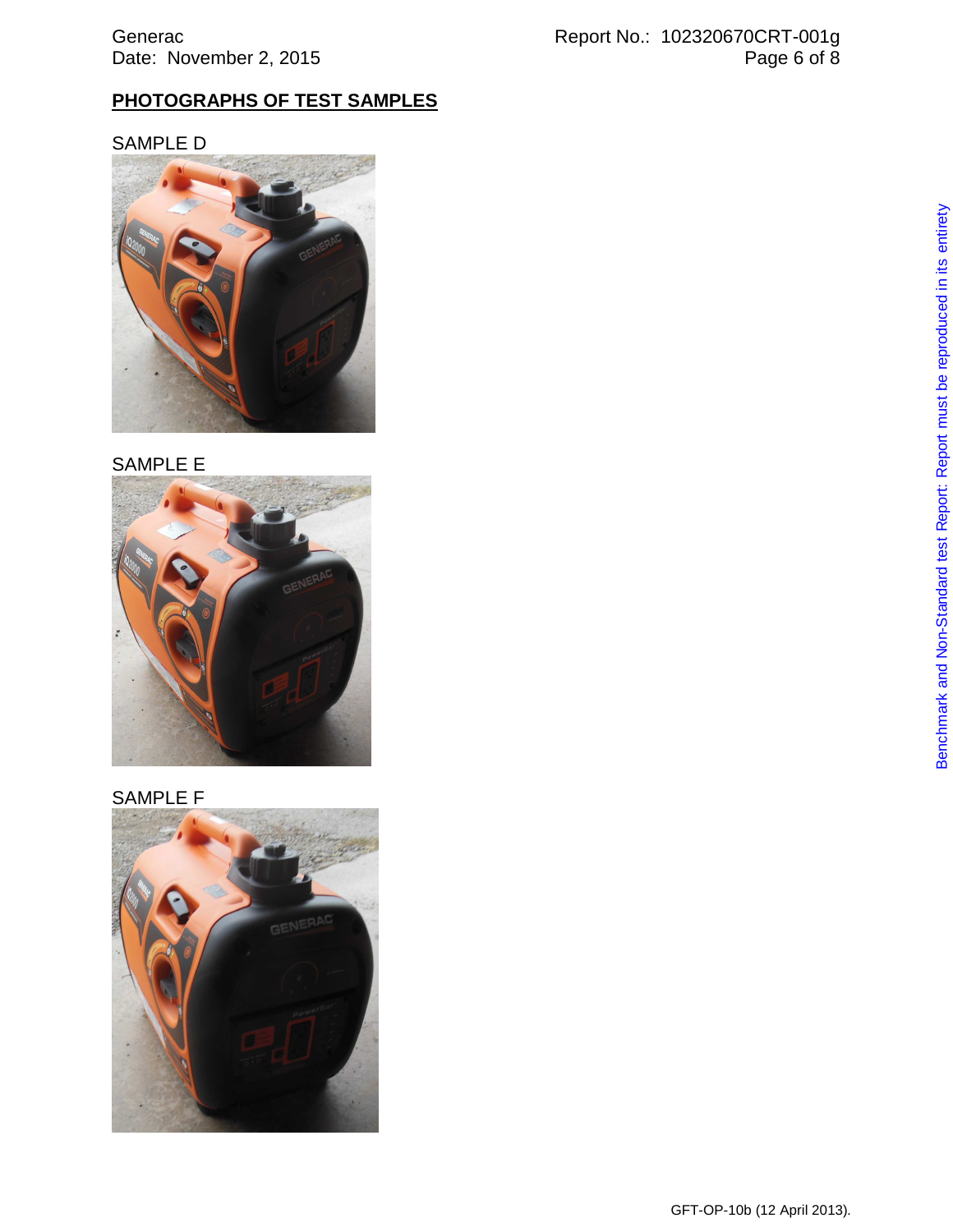# **RESULTS OF TESTS**

Sound Power Level

|           |                       | Front                                    |
|-----------|-----------------------|------------------------------------------|
| Sample ID | <b>Test Condition</b> | Sound Power Level, dBA (re: 10 picoWatt) |
|           | 50% - 18.9 Ohms       | 70.6                                     |
| B         | 50% - 19.1 Ohms       | 70.8                                     |
| C         | 50% - 19.1 Ohms       | 70.8                                     |
| D         | 50% - 19.1 Ohms       | 69.3                                     |
| F         | 50% - 19.1 Ohms       | 69.7                                     |
|           | 50% - 18.9 Ohms       | 70.0                                     |

### Sound Pressure Level at 9 feet

|           |                       | Front                                  |  |
|-----------|-----------------------|----------------------------------------|--|
| Sample ID | <b>Test Condition</b> | Sound Pressure Level, dBA (re: 20 µPa) |  |
| $\sim$    | 50% - 18.9 Ohms       | 53.8                                   |  |
| B         | 50% - 19.1 Ohms       | 54.0                                   |  |
|           | 50% - 19.1 Ohms       | 54.0                                   |  |
| D         | 50% - 19.1 Ohms       | 52.6                                   |  |
|           | 50% - 19.1 Ohms       | 53.0                                   |  |
|           | 50% - 18.9 Ohms       | 53.2                                   |  |

### Sound Pressure Level at 23 feet

|           |                       | Front                                  |
|-----------|-----------------------|----------------------------------------|
| Sample ID | <b>Test Condition</b> | Sound Pressure Level, dBA (re: 20 µPa) |
|           | 50% - 18.9 Ohms       | 45.7                                   |
| Β         | 50% - 19.1 Ohms       | 45.8                                   |
|           | 50% - 19.1 Ohms       | 45.9                                   |
|           | 50% - 19.1 Ohms       | 44.4                                   |
| F         | 50% - 19.1 Ohms       | 44.8                                   |
|           | 50% - 18.9 Ohms       | 45.1                                   |

### SAMPLE A – Specific Test Conditions

| Sample ID | <b>Test Condition</b> | Measured Load (Watt) | <b>Output Voltage</b> |
|-----------|-----------------------|----------------------|-----------------------|
| <u>A</u>  | 50% - 18.9 Ohms       | 801                  | 123.0                 |
| B         | 50% - 19.1 Ohms       | 791                  | 122.9                 |
| С         | 50% - 19.1 Ohms       | 790                  | 122.8                 |
| D         | 50% - 19.1 Ohms       | 744                  | 119.2                 |
|           | 50% - 19.1 Ohms       | 747                  | 119.4                 |
|           | 50% - 18.9 Ohms       | 745                  | 118.8                 |

Sound pressure levels calculated using formula 25 from the ASHRAE handbook 2013 with an estimated Q factor of 2 representing a free field over a reflecting plane condition.